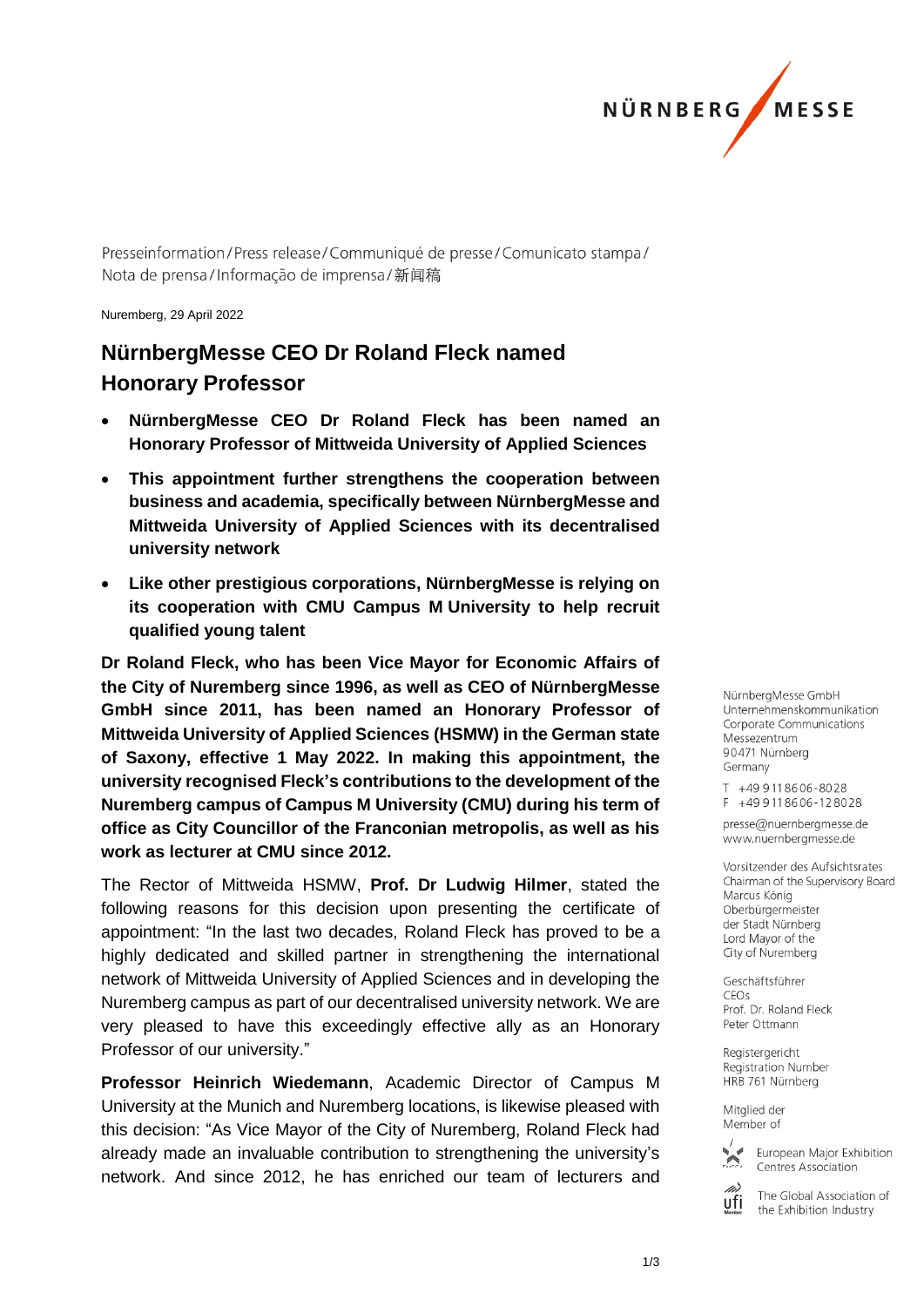

practitioner partners in Nuremberg in his role as CEO of NürnbergMesse. The recent appointment as Honorary Professor is the next logical step in this longstanding relationship."

**Professor Dr Fleck** himself considers his appointment as Honorary Professor in the subject area of "Global Business" to be both an honour and a joy: "It is an honour for me to belong now to the staff of this renowned university as an Honorary Professor. I am, of course, very happy with this decision and view this appointment as a recognition of the work of my many NürnbergMesse colleagues on the team of lecturers at Campus M University. It can also be seen as a token of appreciation of our contribution to the transfer of practical knowledge to the university, from which the university's students benefit every semester."

His colleague on the senior management team of NürnbergMesse, **Peter Ottmann**, is likewise pleased with the recognition that Roland Fleck has received for his work at the interface between academia and business. He also emphasised the importance of cooperation with universities in general: "Like many other renowned corporations such as adidas, AUDI, and BMW, NürnbergMesse relies on the cooperation with HSMW and Campus M University particularly in its efforts to recruit qualified young talent. Cooperation with universities has become an indispensable part of the toolkit of modern human resources management."

## **About Mittweida University of Applied Sciences (HSMW):**

With a history that dates back more than 150 years, Mittweida University of Applied Sciences, which is based in the Free State of Saxony, is one of the most prestigious universities in Germany. With approximately 6,500 students, it sets standards today for digital instruction and teleworking. In addition to its main campus in Mittweida, other locations in Munich, Nuremberg, Düsseldorf, Hamburg, and Barcelona are part of HWMW's decentralised university network. The portfolio today includes modern courses of study in the subject areas of engineering sciences, computer science, applied biosciences, social work, business, and media.

## **About the NürnbergMesse Group**

The NürnbergMesse Group is one of the 15 largest exhibition companies in the world. It includes NürnbergMesse GmbH and that company's 15 subsidiaries and affiliates. The Group employs more than 900 people at eleven locations in Germany, Brazil, China, India, Italy, Greece, Austria and the USA. It also has a network of international representatives in more than 100 countries. Its portfolio comprises some 120 national and international